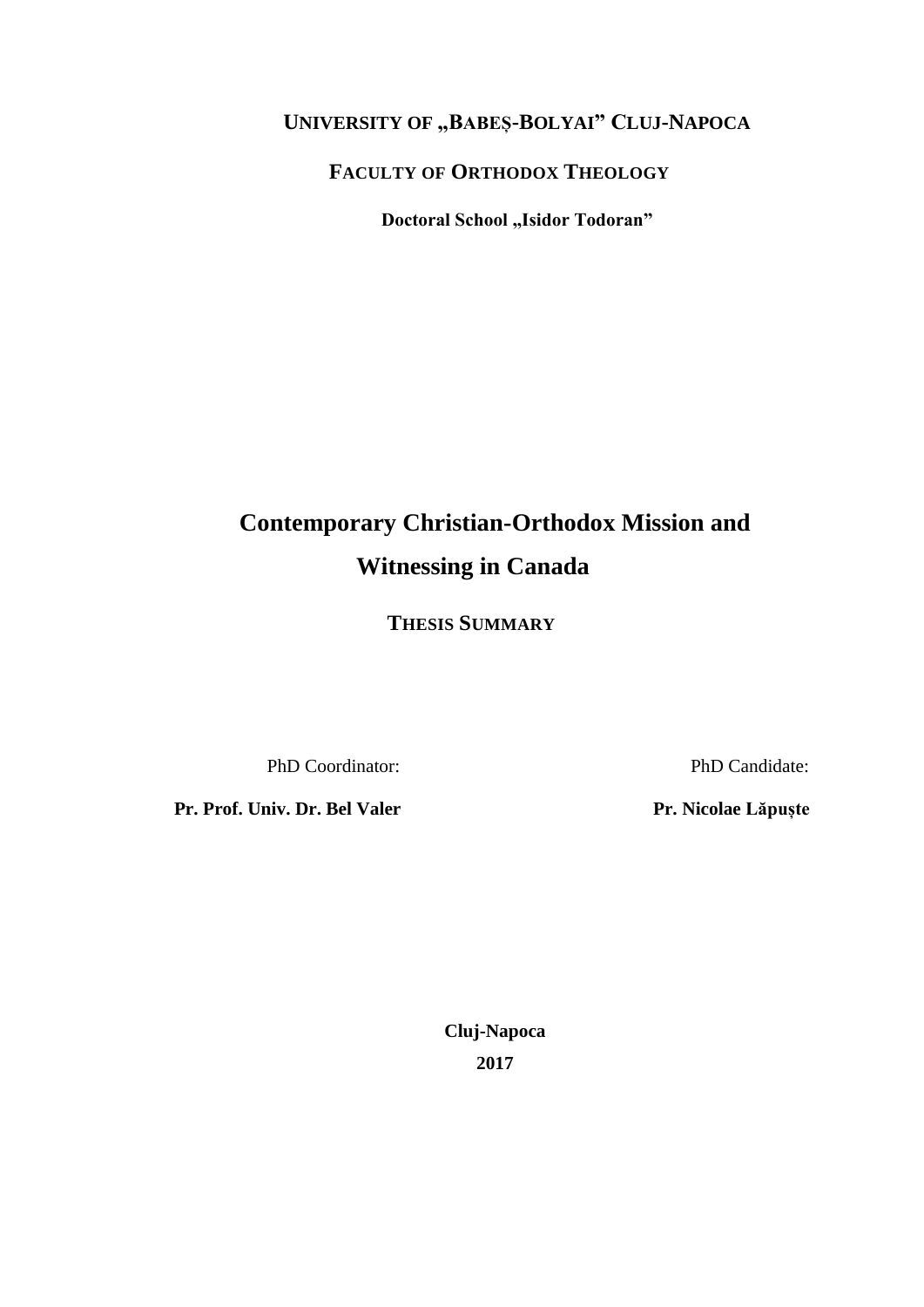#### **Contents**

| Cap. I.       | Theological Premises of the Orthodox Christian Mission  4              |
|---------------|------------------------------------------------------------------------|
| 1.            |                                                                        |
| 2.            |                                                                        |
| 3.            |                                                                        |
| 4.            |                                                                        |
| 5.            |                                                                        |
| 6.            | Mission of the Church - Perfection of Creation Through the Work of the |
| Holy Spirit23 |                                                                        |
| Cap. II.      | Doctrinal Differences Between Western and Eastern Theology 25          |
| 1.            |                                                                        |
| 2.            |                                                                        |
| 3.            |                                                                        |
| 4.            |                                                                        |
| 5.            |                                                                        |
| Cap. III.     |                                                                        |
| 1.            |                                                                        |
| 2.            |                                                                        |
| 2.1.          |                                                                        |
| 2.2.          |                                                                        |
| 2.3.          |                                                                        |
| 2.4.          |                                                                        |
| 2.5.          | The Dominion of Canada - Forming of the Confederation 48               |
| 2.6.          |                                                                        |
| 3.            |                                                                        |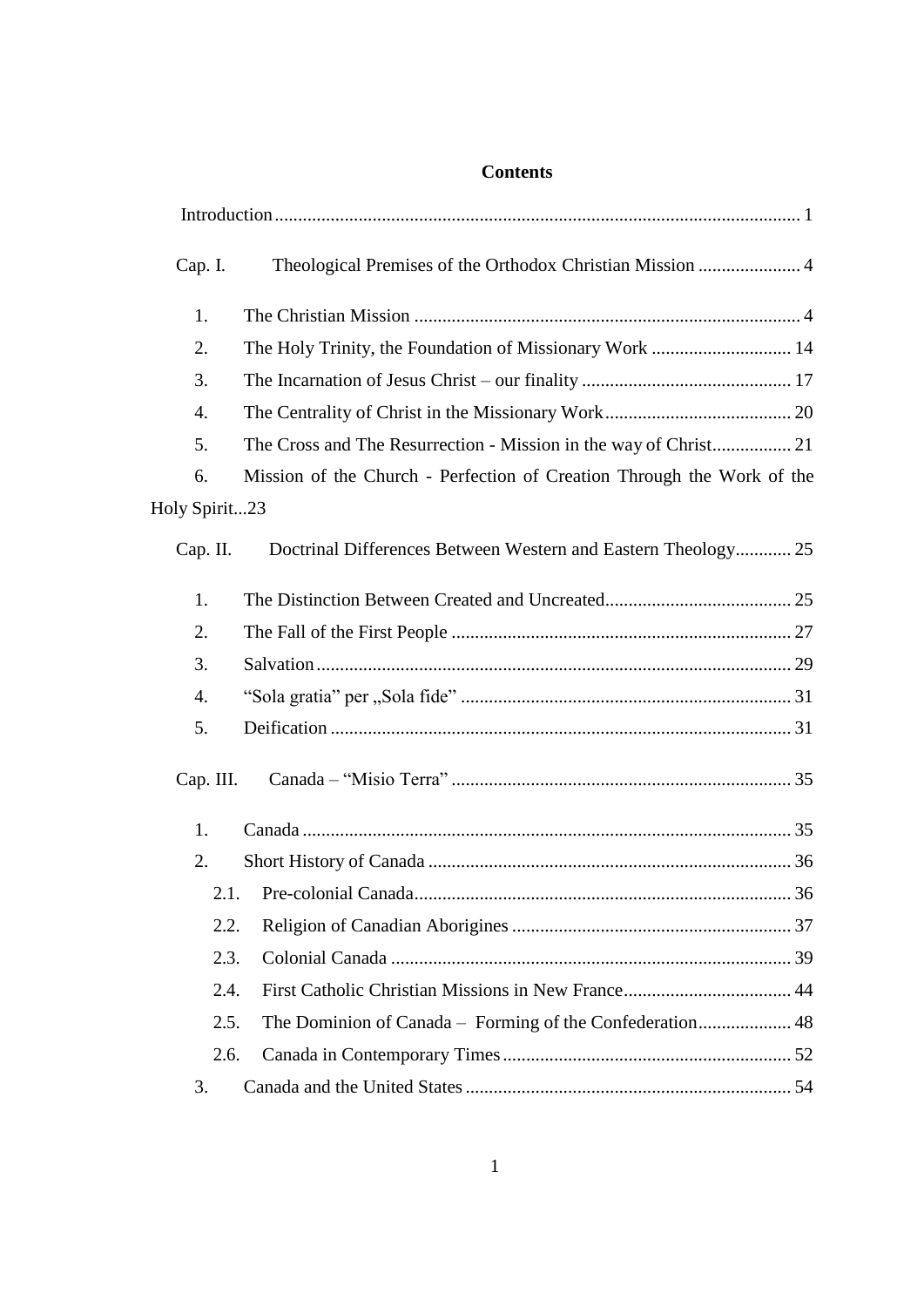|            | 4 Stages of the Emergence and Development of Western Christianity in |
|------------|----------------------------------------------------------------------|
| Canada  57 |                                                                      |
| 5.         |                                                                      |
| Cap. IV.   |                                                                      |
| 1.         |                                                                      |
| 2.         |                                                                      |
| 3.         |                                                                      |
| 4.         | Orthodox Witnessing and Orthodox Saints from Canada and North        |
| America    | 68                                                                   |
| 4.1.       |                                                                      |
| 4.2.       |                                                                      |
| 4.3.       |                                                                      |
| 4.4.       |                                                                      |
| 5.         |                                                                      |
| 5.1.       |                                                                      |
| 5.2.       |                                                                      |
| 6.         |                                                                      |
| 7.         | Bishop Innocent Pustinsky of Alaska in Dawson City, Canada June 29,  |
| 1905       | 80                                                                   |
| 8.         |                                                                      |
|            |                                                                      |
| 8.2.       |                                                                      |
| 8.3.       | 90                                                                   |
| 8.4.       |                                                                      |
| 8.5.       |                                                                      |
| 8.6.       |                                                                      |
| 8.7.       |                                                                      |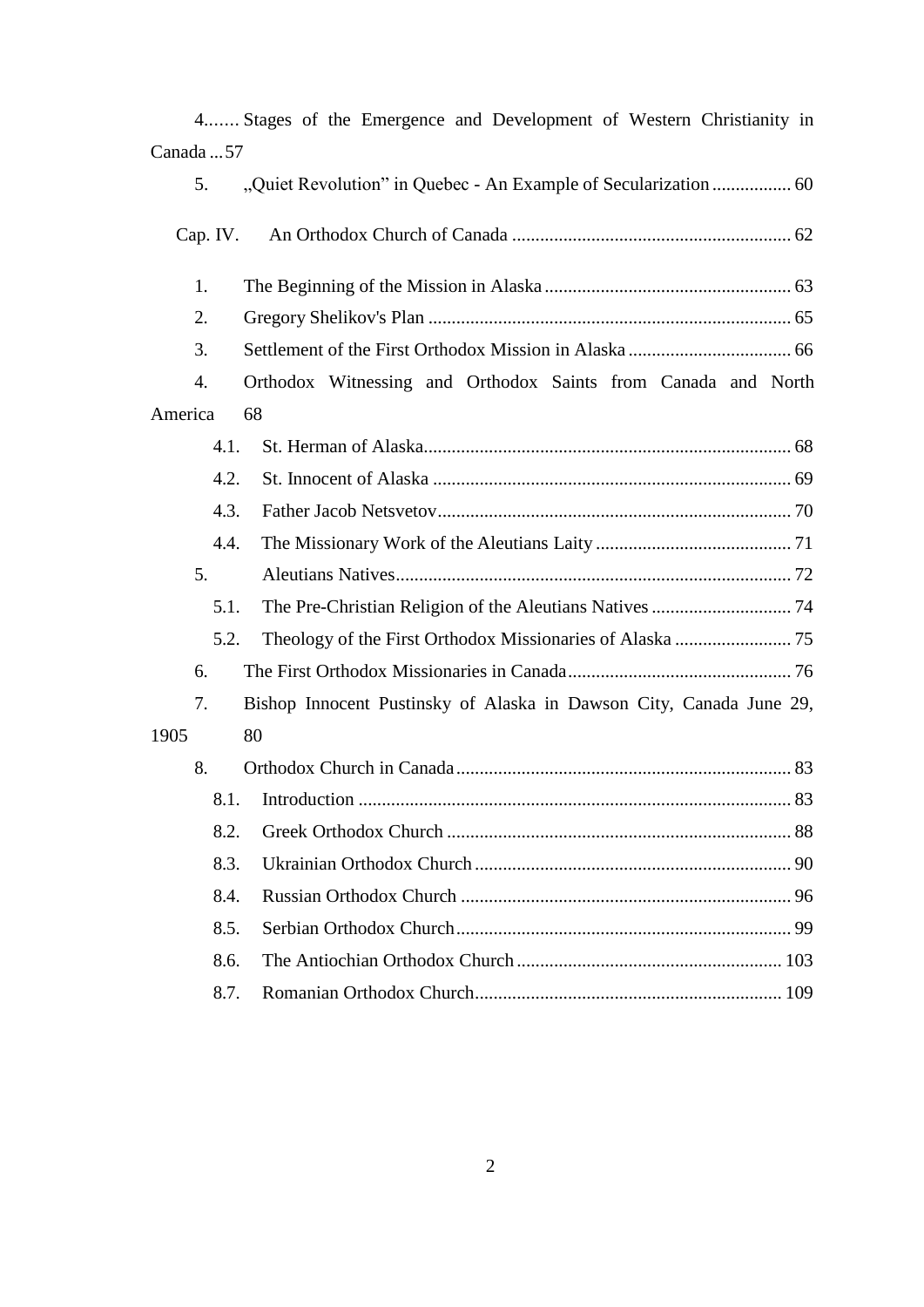| onfess." 129 |                                                               |  |
|--------------|---------------------------------------------------------------|--|
| Cap. V.      |                                                               |  |
| 1.           |                                                               |  |
| 1.1.         |                                                               |  |
| 2.           |                                                               |  |
| 2.1.         |                                                               |  |
| 2.2.         |                                                               |  |
| 2.3.         | Contextualization, Enculturation and Religious Syncretism 154 |  |
| 2.4.         |                                                               |  |
| 2.5.         |                                                               |  |
| 2.6.         |                                                               |  |
| 2.7.         |                                                               |  |
| 3.           |                                                               |  |
| 4.           |                                                               |  |
| 4.1.         |                                                               |  |
| 4.2.         |                                                               |  |
| 4.3.         |                                                               |  |
| 4.4.         | Using Corrective Physical Force Against Children 191          |  |
| 4.5.         |                                                               |  |
| 4.6.         |                                                               |  |
| 4.7.         |                                                               |  |
| 4.8.         |                                                               |  |
| 4.9.         |                                                               |  |
| 4.10.        |                                                               |  |
| 4.11.        |                                                               |  |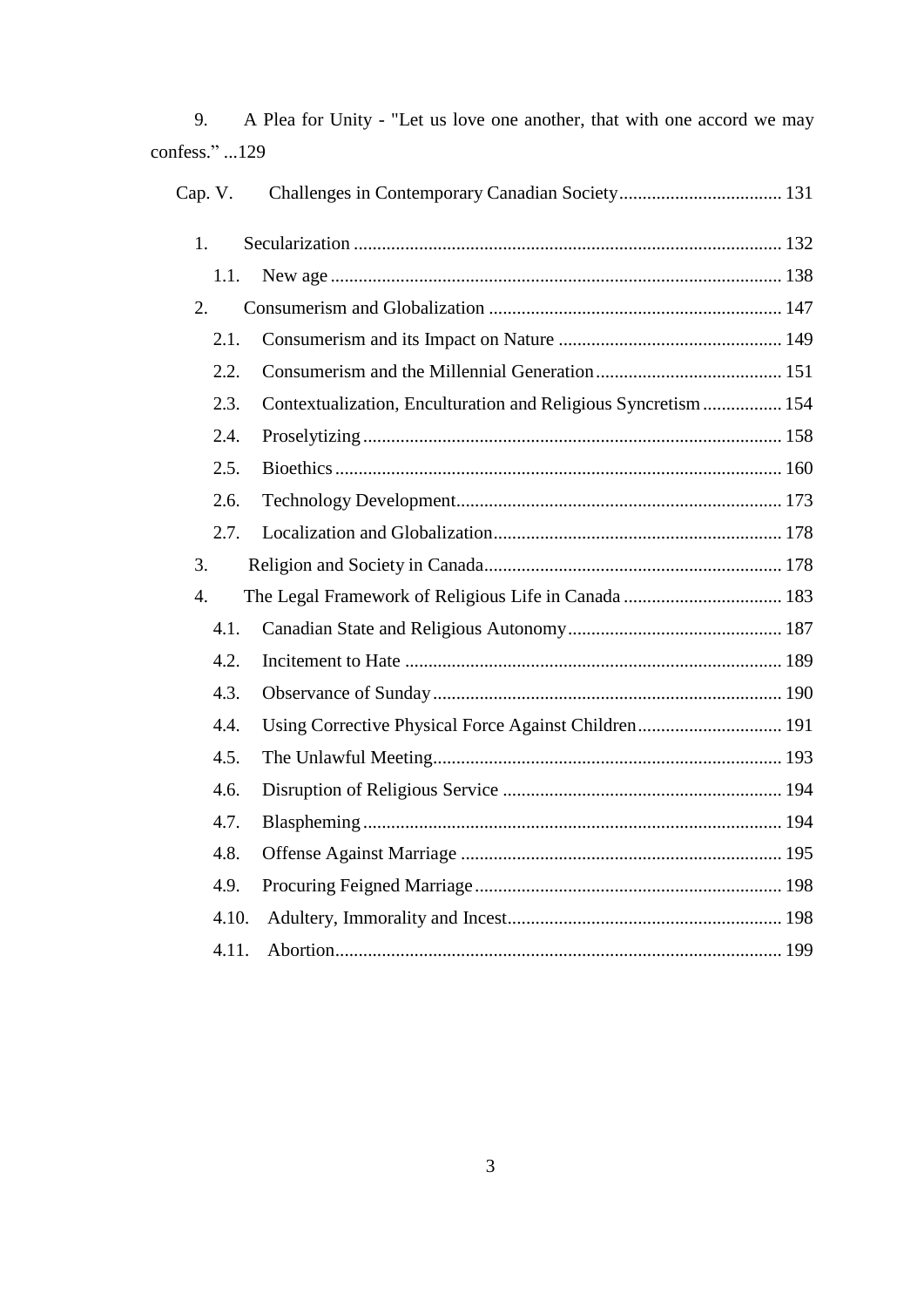| 4.12.     |                                                                          |
|-----------|--------------------------------------------------------------------------|
| 4.13.     |                                                                          |
| 4.14.     |                                                                          |
| 4.15.     |                                                                          |
| 4.16.     |                                                                          |
| 4.17.     | Criminal Procedure and Penal Sanctions in Canada  205                    |
| 4.18.     |                                                                          |
| 4.19.     | Confidentiality and Privilege Attached to the Confession  206            |
| 5.        | Sociological Ideologies that Shaped Modern Canadian Society 209          |
| 6.        |                                                                          |
| 7.        |                                                                          |
| 8.        | The "Melting Pot" Concept - Preservation of Identity or Dissolution  214 |
| 9.        | Problems of Contemporary Societies - Poverty and Social Inequality 218   |
| Cap. VI.  |                                                                          |
| 1.        |                                                                          |
| 2.        | Coordinates of the Orthodox Mission in the Contemporary World 226        |
| 3.        | Characteristics and Challenges of the Orthodox Mission of Canada  228    |
| 4.        |                                                                          |
| 5.        | Orthodox Missionary Perspectives in Canada - Approaches and Solutions    |
|           |                                                                          |
| 6.        | Evangelical Mission in Contemporary Canadian Society<br>244              |
| 7.        | Protestant Missionary Perspectives - Approaches and Solutions for a      |
|           |                                                                          |
| 8.        |                                                                          |
| 9.        | Missionary Discourse. The Need to Update the Missionary Language  261    |
| 10.       |                                                                          |
| Cap. VII. |                                                                          |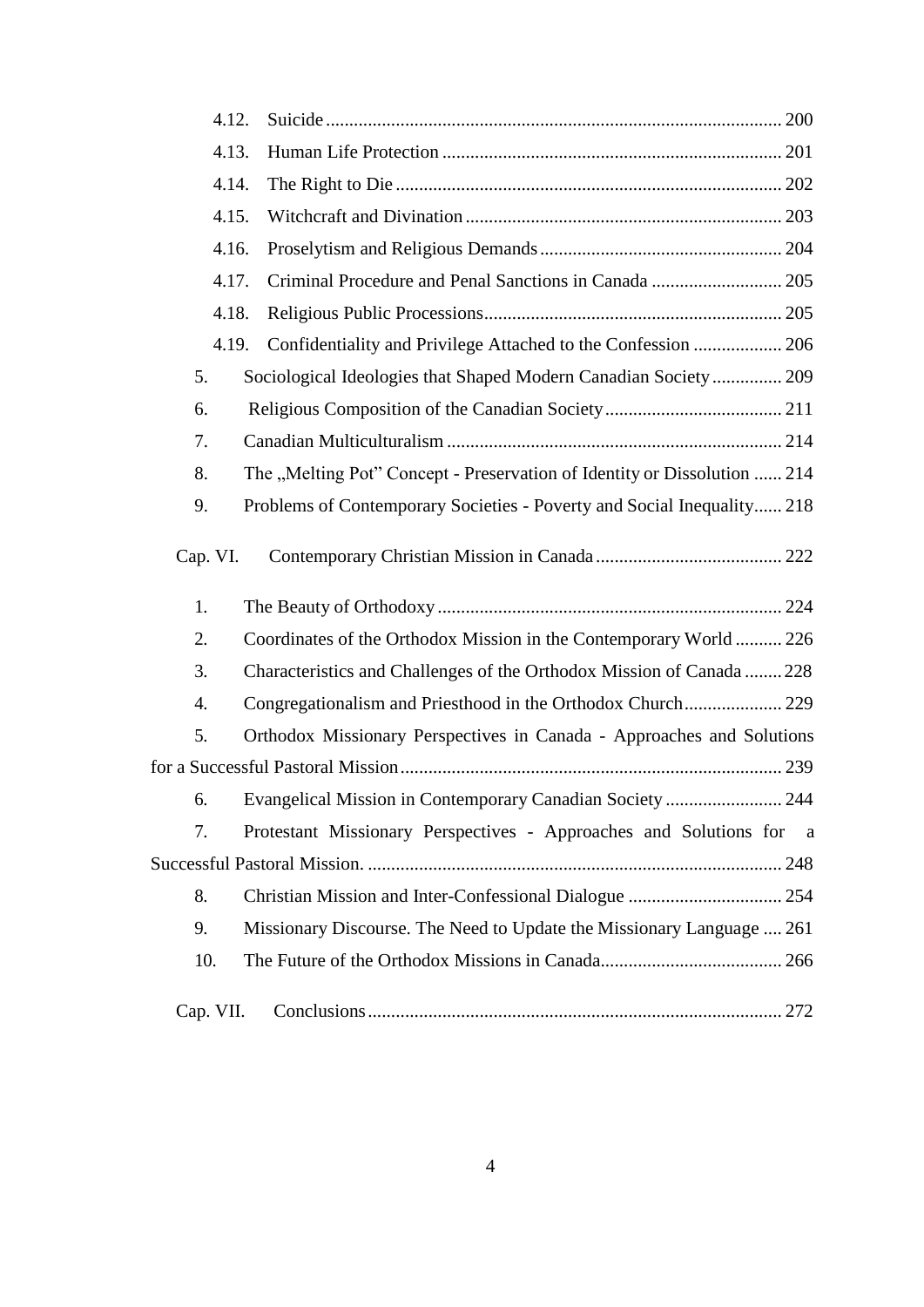|  | 288 |
|--|-----|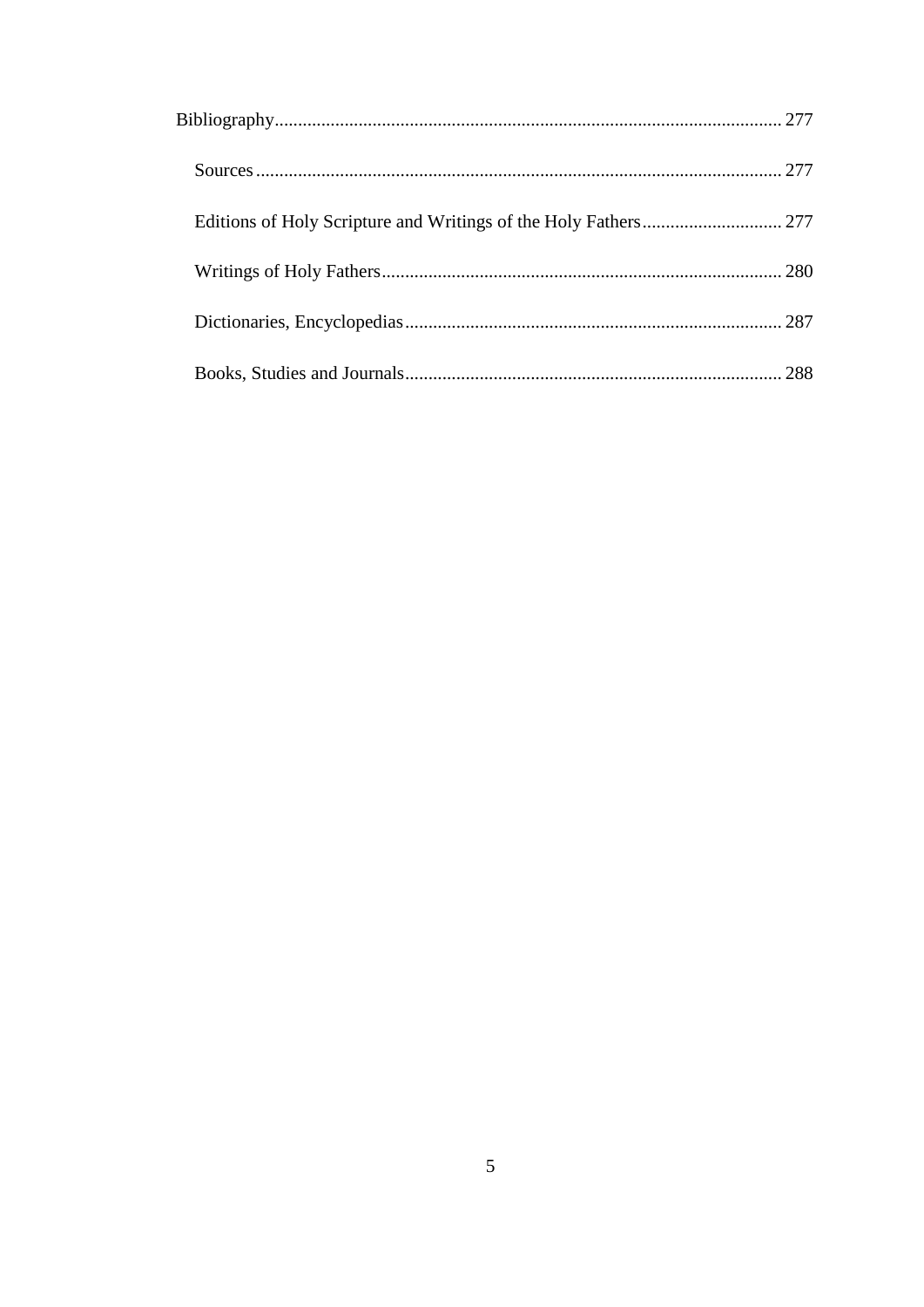**Keywords:** *Canada, Christian, Orthodox, Christianity, church, mission, evangelization, witnessing, contemporary, spirituality, Orthodox Eastern Church*

# **CONTEMPORARY ORTHODOX-CHRISTIAN MISSION AND WITNESSING IN CANADA**

The motivation of this thesis stems first and foremost from the desire to know and deepen the understanding of the historical, cultural, social and religious context of Canada as a missionary space. Orthodoxy immigrated to this country along with the Eastern Orthodox Christians who crossed the Atlantic Ocean in search of a prosperous life. The Orthodox Church is relatively new in the cosmopolitan and pluralistic Christian landscape of Canada. From this point of view, the thesis could be a guide for the priests and laity of the Orthodox Church to understand the Canadian society, culture, its history of Christianity, as well as the nature and challenges of the Orthodox Christian missionary work in Canada

The second goal of this thesis is to share the specificity and beauty of Orthodox spirituality with the Canadian people that are concerned with spirituality and the history and work of the Orthodox Church in Canada. The Orthodox Church is not yet another New Age "cult" or one of the new religious movements that have appeared among the Canadian religions of the last hundred years but it has a well-defined and bi-millenary apostolic history. The identification of the spiritual problems in contemporary Canadian society from a missionary perspective are also covered in this thesis. There are currently few studies dedicated to this branch of Christianity in Canada and almost nonexistent in the Orthodox mission in Canada. The themes discussed in this paper are ample and have many ramifications. The aim of this thesis is not to exhaust all aspects of the Orthodox missionary work in Canada. It seeks rather to identify the existence of an Orthodox-Christian mission and witnessing in the contemporary society, in Canada, as well as the characteristics, efficiency and difficulties that are being faced in this country at present. To distinguish the specificity of the Canadian missionary space, we present the similarities and differences between Canada and the United States in terms of their cultural, historical and religious aspects, and those relating to Europe. Canada shares with the United States not only the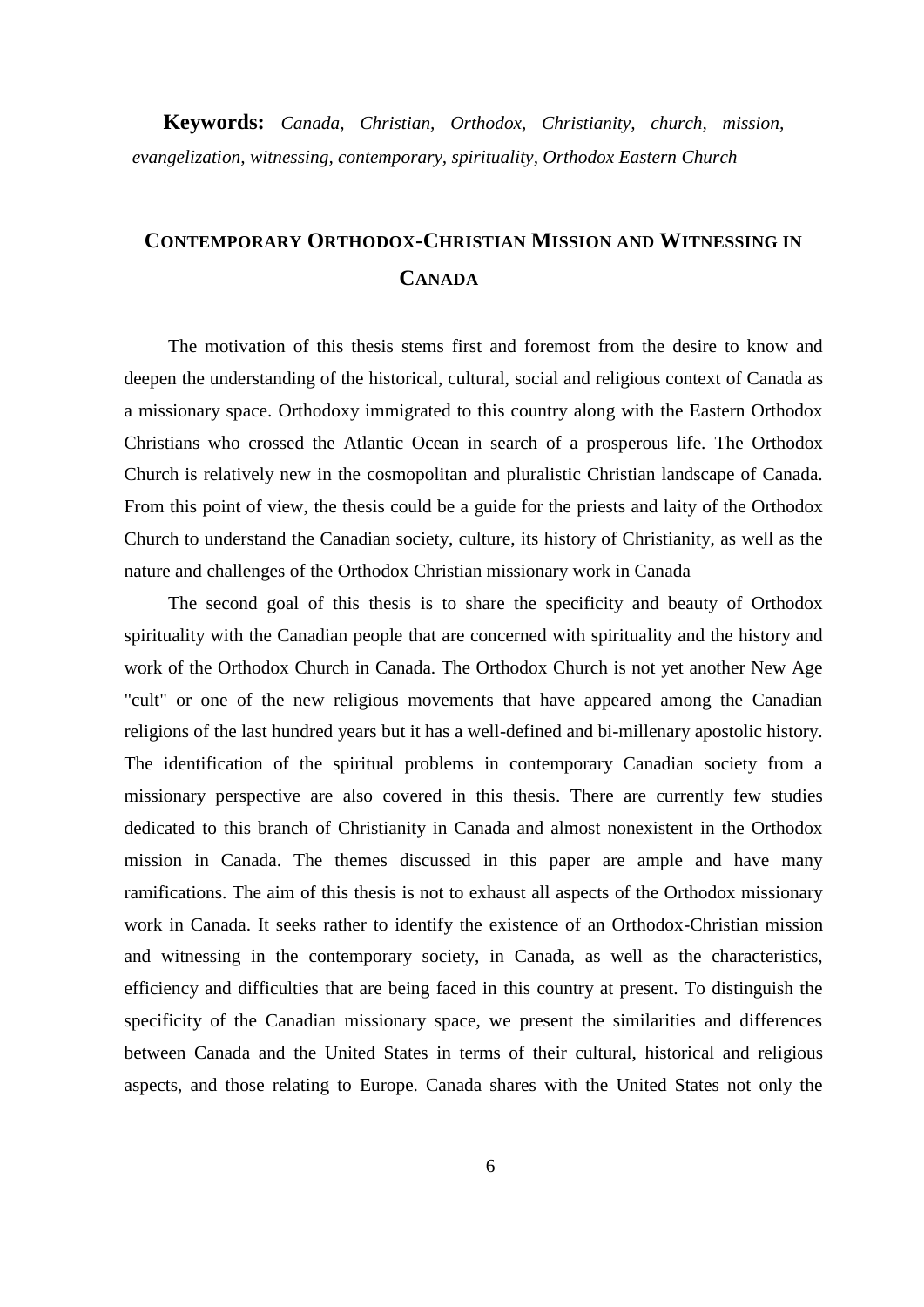longest border in the world, but also the English language, colonial history, religion, and a very close culture that made true religious osmosis possible.

The principles of the Orthodox missionary theology and its distinctive doctrinal aspects in relation to other Christian denominations, even in a succinct presentation, help us to determine the specificity and novelty of Orthodoxy in the Canadian missionary space. On the other hand, contemporary Canada, as a missionary space, offers its geographical, historical, social and political particularities that are required to be understood by the Orthodox Christian missionary.

Considered in its entirety, it can be said that the Eastern Orthodox Church in Canada is missionary and offers Orthodox witness (martyria) through the work of its many parishes and monastic settlements in various church jurisdictions. These Churches usually use the liturgical language of their home country, but also English, depending on the context of the service and the origin of the members. An inappropriate understanding of the complexity of the immigration phenomenon, the specificity of the background of each immigrant people, and the cultural diversity within the Eastern Church of Canada, makes it to be perceived at times as a fragmented Church while its dogmatic and liturgical unity is completely ignored.

The historical development of the Orthodox Church in Canada demonstrates that its emergence is linked to the phenomenon of the migration of Orthodox Christians from the Old World to the North American continent and the fulfillment of their spiritual needs. The hierarchy of the Church in every Orthodox overseas country responded to the needs and demands of their spiritual sons, sending priests and hierarchs for missionary work. This has given birth to Orthodox Christian churches within Canada, defining their ethnocentric character. Thenames of the Orthodox churches in Canada illustrate this: Greek-Orthodox, Russian-Orthodox, Romanian-Orthodox, Serbian-Orthodox, etc.

The phenomenon of "Canadization" of these churches, through the adoption of the Canadian language and customs, has gradually become a reality with the passage of time. Although ethnocentrism is often presented as a distinct mark of the Orthodox Church in Canada, it must be said that it has a parallel both in Catholicism (i.e. like the Irish Catholic Church, South Koreans Catholic Church, Ukrainians Catholic, etc.) and in Canadian Protestantism (e.g. the Anglican Church of Canada, the Korean Trinity Presbyterian, the Taiwanese Presbyterian, the Chinese United, etc.). In terms of their jurisdictional organization, the Orthodox Churches in Canada are fragmented, however, in terms of their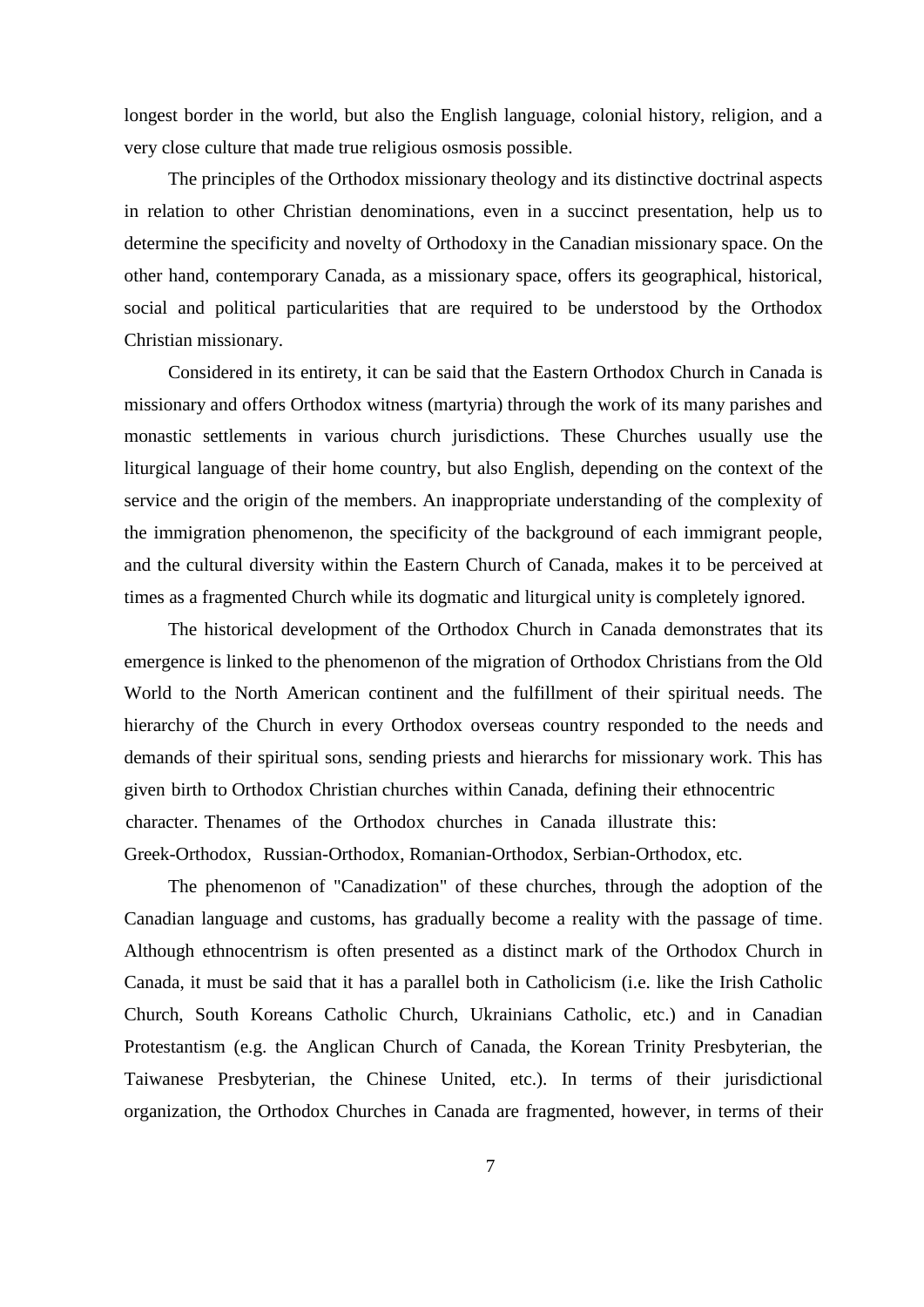doctrinal and liturgical unity, they are said to provide a common witnessing presence in the Canadian religious landscape.

The realization of the jurisdictional unity towards a united witnessing of Christ remains a goal in normalizing and harmonizing the various Orthodox church jurisdictions in Canada. The Great Orthodox Synod gathered in Crete, in 2016 was concerned about the issue of the diaspora and its reorganization: *"It is affirmed that is the common will of all of the most holy Orthodox Churches that the problem of the Orthodox Diaspora be resolved as quickly as possible, and that it be organized in accordance with Orthodox ecclesiology, and the canonical tradition and practice of the Orthodox Church."* <sup>1</sup>

Consumerism specific to capitalism with its impetus of instant gratification along with the phenomenon of secularization, the contact with various ideologies, and forms of New Age religions amplifies the sense of anxiety and alienation of the Orthodox Christian immigrant. For Eastern Christian immigrants in Canada, in seeking an axiological system in the new society the contradictory states of soul are inherent. Since they are now a part of a new society, the alienation caused by their state as foreigners quite often push the Orthodox faithful towards a search and genuine rediscovery of their roots and existential values. In the "*intra muros*" mission work, the missionary priest, meets the opportunity to be a spiritual father, inspired by love and compassion, to guide these souls to Jesus Christ, the Savior who offers His rest to the weary and burdensome. The orientation of the Orthodox mission in Canada is not limited to the therapy offered to the Orthodox immigrants. In its "extra muros" dimension, the Orthodox mission targets all Canadian people, including the aboriginal natives and the average Canadian, often despondent and spiritually thirsty, eager to receive Jesus Christ, the Savior of the world and His Gospel, in their lives. The mission of evangelism and the witnessing of the faith is a call to all those baptized in Christ. That is why laity must have an active role in the life of the Orthodox Church and in the expansion of the ecclesial body of Christ.

The objective of this paper is to capture the Canadian missionary environment and to boost the Orthodox-Christian missionary work and witnessing in Canada. There are few present studies dedicated to Orthodox Christianity in Canada, and to my knowledge, they are none concerning Orthodox missionary work in Canada. The themes discussed in this paper

<sup>&</sup>lt;sup>1</sup>, The Orthodox Diaspora - Official Documents - The Holy and Great Council of the Orthodox Church", https://www.holycouncil.org/-/diaspora, accessed on: 21-09-2016.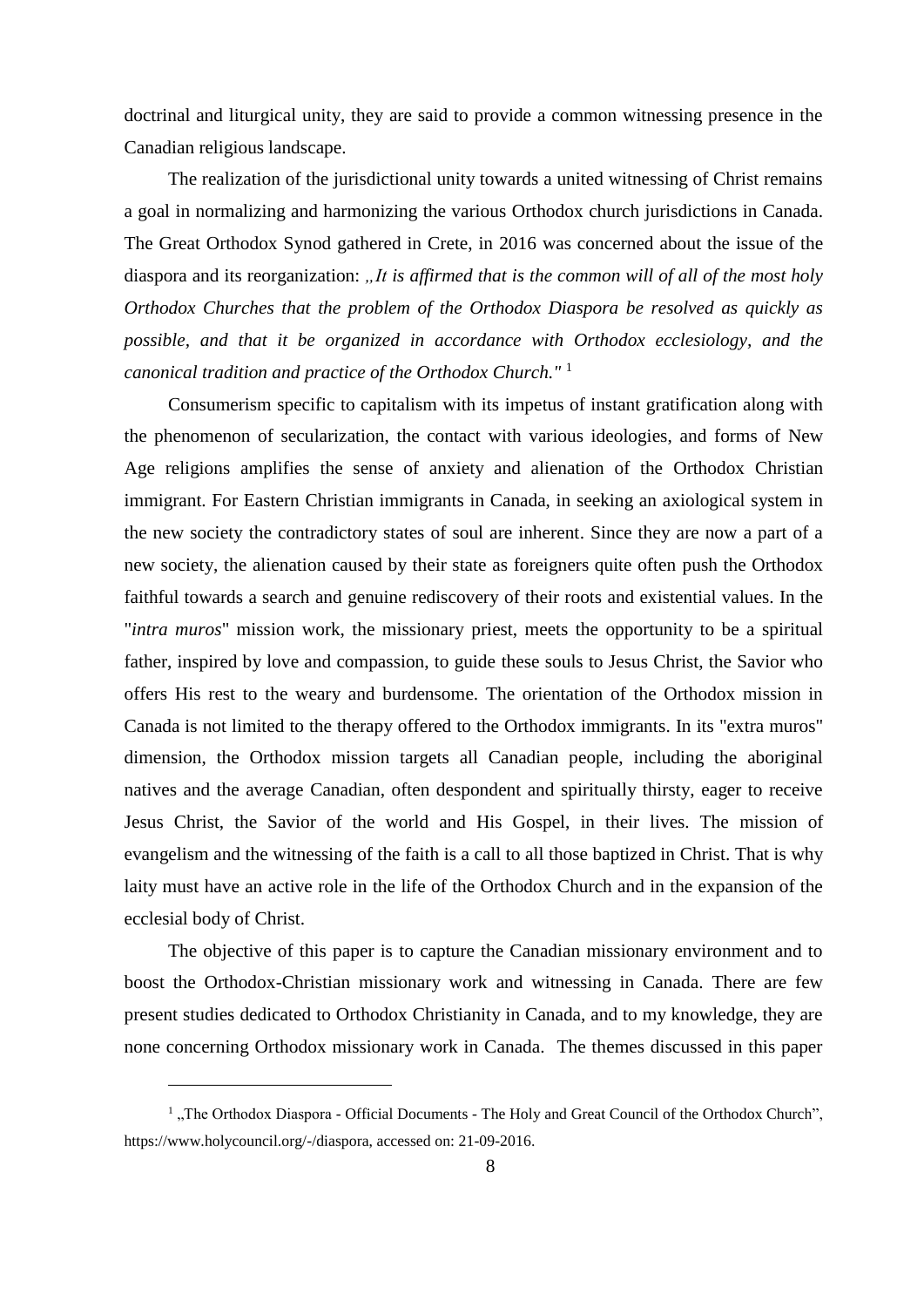are ample and have many ramifications. This thesis covers only a few of the many aspects Orthodox missionary work. The methods that were used to carry out this thesis involved consulting specialized literature, cross-cultural and comparative research, and the personal missionary experience in a quest to answer essential pastoral questions. What is the Orthodox Christian mission? What is its specificity? What is Canada's geographical, historical, legal, religious and social context? Can we talk about a contemporary Orthodox mission and witnessing in Canada? What are the challenges of the Orthodox mission and witnessing in Canada?

The missionary identification of the spiritual problems of contemporary Canadian society, whose solving, the impetus of the Orthodox missionary work depends on, are also an integral part of this work.

In the first chapter, we define the theological premises of the Orthodox Christian mission in the understanding of some famous contemporary theologians. The bias against the Orthodox Church that it is not missionary church because it is lacking a missionary theology is addressed in the first chapter as well. The two essential components of the Orthodox mission are evangelism and witnessing. The mission is to proclaim the good news of the coming of the Kingdom of God. <sup>2</sup> The imperative of the mission of proclaiming the Gospel of the Risen Christ is the Savior's command addressed to the Apostles: "*Go therefore and make disciples of all the nations, baptizing them in the name of the Father and the Son and the Holy Spirit.* " (Matthew 28: 18-20). The evangelization is indispensable to the mission of the Church, for the proclamation of the word is the foundation of faith (Rom. 10, 14-15). The second essential component of the mission is the witness (martyria), which refers to the confession to Christ by word and deed along one's whole Christian life: cult, sacraments, prayer, spirituality and charity. Since missiology is a "Western" discipline, and the word "mission" itself is a word that has originated among Western Christians, many of the concepts of Orthodox missiology must be defined either in comparison with or in contrast to the Western missiology. <sup>3</sup>

<sup>2</sup> Ion Bria, ed., *Go Forth in Peace: Orthodox Perspectives on Mission (WCC mission series)*, World Council of Churches, 1986, p. 11.

<sup>3</sup> *Stephen Tromp Wynn Hayes, "Orthodox Mission Methods: A Comparative Study" University Of South Africa,* 

*http://uir.unisa.ac.za/bitstream/handle/10500/16924/thesis\_hayes\_stw.pdf;jsessionid=6BB0CB3B9714649E4D B1FD04A5A0CF82?sequence=1, accessed on: 06-09-2016, p. 10.*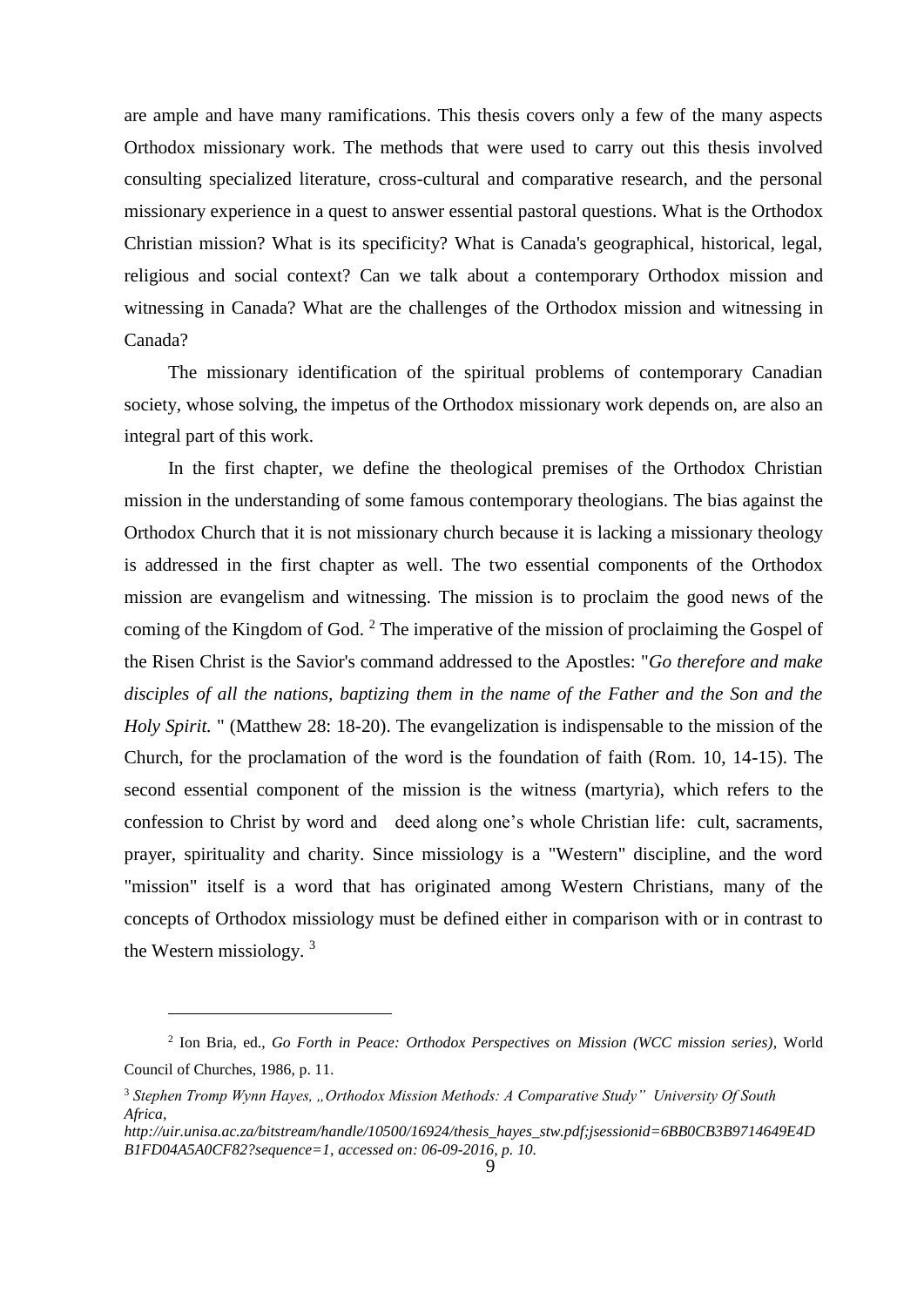On the North American continent, Orthodox-Christians are collectively identified by the epithet "Eastern", a term meant to identify them with their place of origin. <sup>4</sup> Timothy Ware expresses the West's dilemma of positioning itself towards Orthodoxy: "*Orthodoxy is not just a kind of Roman Catholicism without pope, but rather something quite distinct from any other Western system of religion.*" *5*

In Orthodoxy, the debate on the Gospel and culture refers to the content of the Gospel, *Lex Credendi*, and receives valences only through the discernment of those propelled by the Holy Spirit: the saints. Second, integrity in Christ is enshrined in Tradition, as a critical principle of assuming human culture and a way of publicly protecting the divine mystery revealed in Scripture, against pseudo-gospels. In the view of Father Ion Bria, tradition means fidelity and continuity - *Lex Orrandi* - in order to preserve the integrity of the Gospel. Last, but not least, in the Orthodox missionary approach, the human culture cannot be considered a substitute for authentic Gospel and Christ's confession. In its pilgrimage thru time and space of the Gospel, the human culture is the cosmos that receives the baptism of Christ with open arms. <sup>6</sup>

The second chapter addresses some important Orthodox theological themes such as: the distinction between created and uncreated energies of God, doctrine of the fall, salvation and deification, with the aim to clarify the nature and the specific mission of the Orthodox Church. Catholicism considers that nature has not been corrupted by sin, so it limits salvation to the judicial satisfaction of Christ, while Protestants claim that salvation is "sola fide." It is true that in his effort, salvation is not achieved alone by man, with his own powers, but in him lays also the power of Christ. This power must become our spiritual and will power, and, therefore our collaboration is required to save us from sin.  $7$  Father Dumitru Stăniloae affirms that deification is the perfecting of man through God, since in other ways one cannot reach perfection. Deification begins from Baptism and continues along the spiritual

<sup>4</sup> James J. Stamoolis, *Eastern Orthodox mission theology today*, Wipf and Stock Publishers, Eugene, Oregon, 2001, p. 1.

<sup>5</sup> Timothy Ware, *The Orthodox Church*, New ed., Penguin, London, 1993, p. 2.

<sup>&</sup>lt;sup>6</sup> Ion Bria, "A New Typology for Gospel and Culture Syntax: From an Eastern European Orthodox Perspective", *International review of mission* vol.84, no. 334 (1995): pp.273–74

<sup>7</sup> Dumitru Stăniloae, *Sensul Ascezei Ortodoxe*, Reîntregirea, Alba Iulia, 2005, p. 18.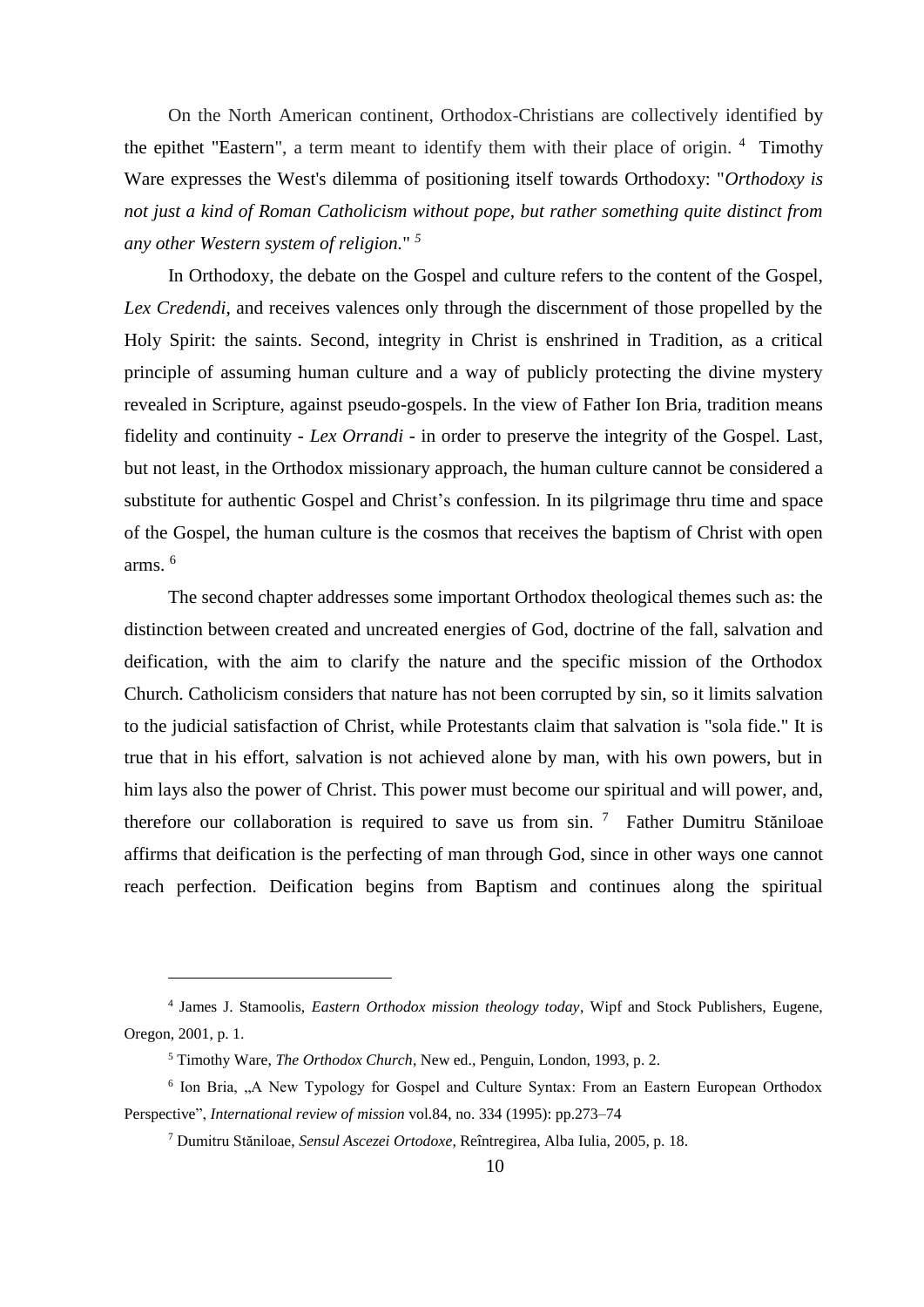ascension, in which its powers are active, that is, along the purification of passions, the acquisition of virtues and illumination. <sup>8</sup>

The full growth of one's natural powers is accomplished in the collaboration with divine grace. Divine grace helps to develop the potencies planted in man as "likeness" to God. The Holy Fathers say that by deification, the work of human nature ceases, being replaced by divine works, and natural attributes being overwhelmed by divine glory.

The third chapter describes the historical stages of Canada's development and the peculiarities of this country as an evangelistic space. The word Canada derives from the native Iroquois's Huronian language, and it means settlement or *"village"*. Spread over a total area of 9,984,670 km2<sup>9</sup> and a population of 36,155,487<sup>10</sup>, Canada becomes the largest willage" in the world and the second largest country in the world. The religion of the Canadian natives was based on animism and shamanism. Christianity arrived in Canada with the first explorers John Cabot and Jean Cartier; however, its propagation among the natives was the work of bold missionaries such as Jean Brébeuf, who was martyred, Samuel de Champlain and others. In the same chapter are presented the stages of the development of Christianity in Canada, as well as the evolution of the Catholic Church in Quebec, culminating in the spiritual crisis triggered by the "quiet" revolution, called so after the rapid and imperceptible secularization of society in the 1960s.

Orthodox Christianity spread among the natives of the North American continent, from the eighteenth century onward, due to Russian missionaries in Alaska, influencing the space geographically neighboring Canada. The political and socio-economic factors that catalyzed the appearance of the first Orthodox missions, including the characteristics of the Aleut natives, the personalities of the first Orthodox missionaries on the North American continent such as: St. Herman of Alaska, St. Innocent, Father Jacob Netsvetsov, their missionary methods and witnessing, as well as the historical development of the major ethnic Orthodox Churches in Canada: Ukrainian, Russian, Greek, Romanian, and Antiochian are all presented in Chapter IV. A particular attention is given in Chapter IV to Romanian Orthodox Church in

<sup>8</sup> Dumitru Stăniloae, *Ascetica si mistica creștină sau Teologia vieții spirituale*, Casa Cărții de Știință, Cluj-Napoca, 1993, pp. 337 - 41.

<sup>9</sup> "Land and freshwater area, by province and territory", http://www.statcan.gc.ca/tables-tableaux/sumsom/l01/cst01/phys01-eng.htm, data accesării: 27-04-2017.

 $10$  . Statistics Canada: Canada's national statistical agency", http://www.statcan.gc.ca/eng/start, accessed on: 17-08-2016.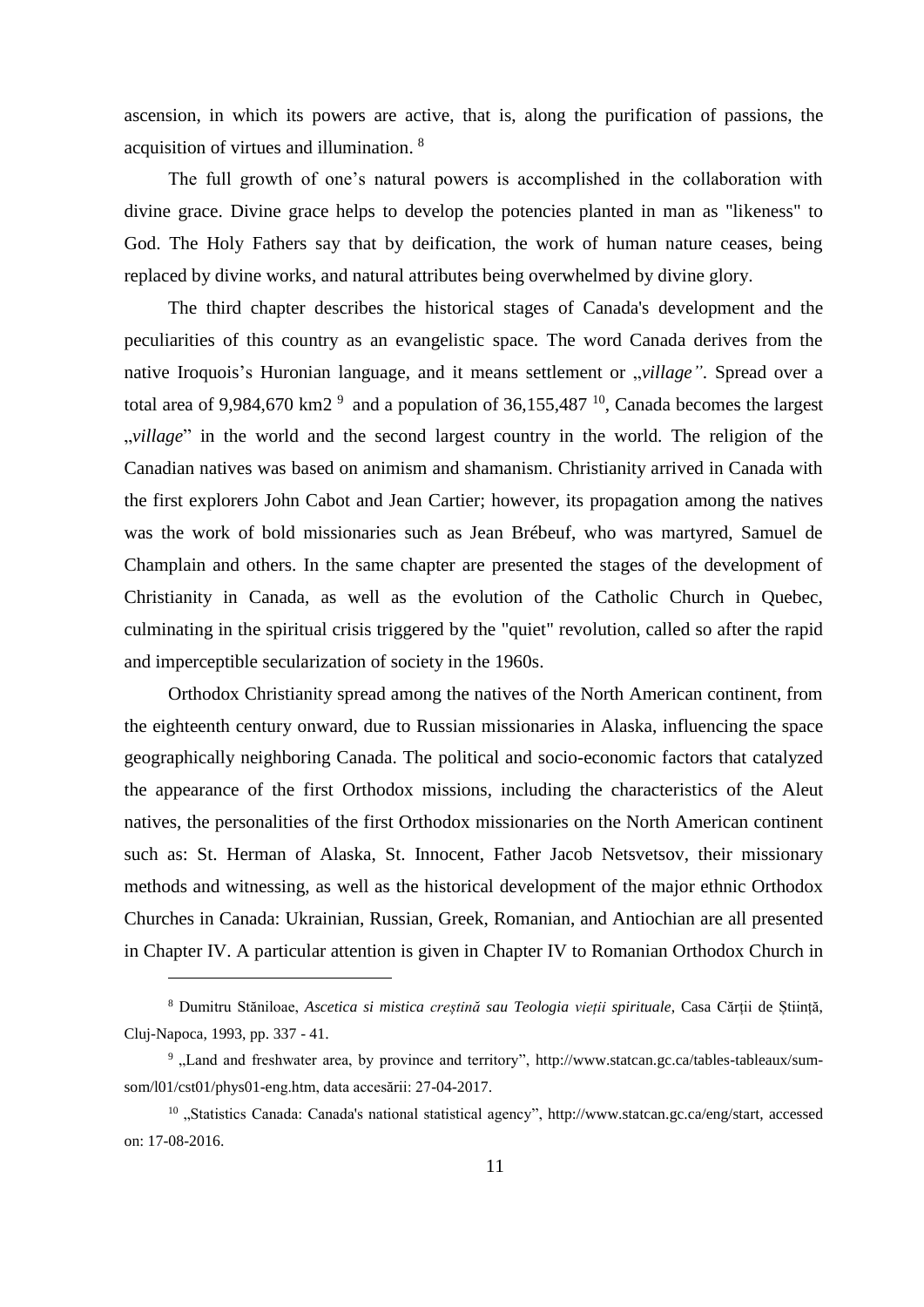Canada. The study outlines evidence that the Romanian immigrants, as early as 1902, start contributing to the Orthodox evangelization and witnessing in Canada. The hope of continuing the dialogue between the sons of the same mother in order to heal the divisions caused by Communism and the realization of a unitary witnessing so that "with one accord we may confess" Christ, is emphasized in the same chapter as well.

The challenges of contemporary Canadian society, the phenomenon of secularization, cosmopolitism, the temptations of postmodernism, the ethical dilemmas facing Christianity and the missionary work in Canada are presented in Chapter V. The same chapter briefly describes the legal framework governing the relationship between the Church and the Canadian State, a bundle of Laws that we hope will serve Orthodox missionaries in Canada. Respect for the laws of the country is part of the Anglo-Saxon ethos, being a defining feature for the character and integrity of the ordinary Canadian. Multiculturalism and the cosmopolitan character of Canadian society are attained here. What is a Canadian? " *A Canadian is a fellow wearing English tweeds, a Hong Kong shirt and Spanish shoes, who sips Brazilian coffee sweetened with Philippine sugar from a Bavarian cup while nibbling Swiss cheese, sitting at a Danish desk over a Persian rug, after coming home in a German car from an Italian movie [...] and then writes his member of Parliament with a Japanese ballpoint pen on French paper, demanding that he do something about foreigners taking away our Canadian jobs.*" Although this definition of a Canadian anonymous<sup>11</sup> can cause hilarity, it holds some truth, that for ordinary Canadians, globalization is a reality in which they breath. Chapter VI attempts to answer the question: What does Orthodoxy bring from a missionary and spiritual point of view in the Canadian confessional landscape? In Orthodoxy, prayer and liturgical act are significantly intertwined, so that a total separation of them, as it happened in the churches of the Western Reform, can never happen. The full teaching of the Primary Church, as defined by the seven ecumenical councils, is immediate and vital in the Liturgy, but also in the hymns of worship that form the basic ideas of Orthodoxy and the prayers of the liturgy. Thus, there is no divorce between liturgy and theology, ministry and dogma. The conviction of the Orthodox Church that it is one, holy, catholic and apostolic is not based on a notion of justice, but on its consciousness that it represents the Mysterious Body of Christ. In the Orthodox Church, the kingdom of

 $11$ . We stand on guard for thee, I'm sorry!", http://www.torontosun.com/2015/06/30/we-stand-on-guardfor-thee-im-sorry, accessed on: 02-06-2017.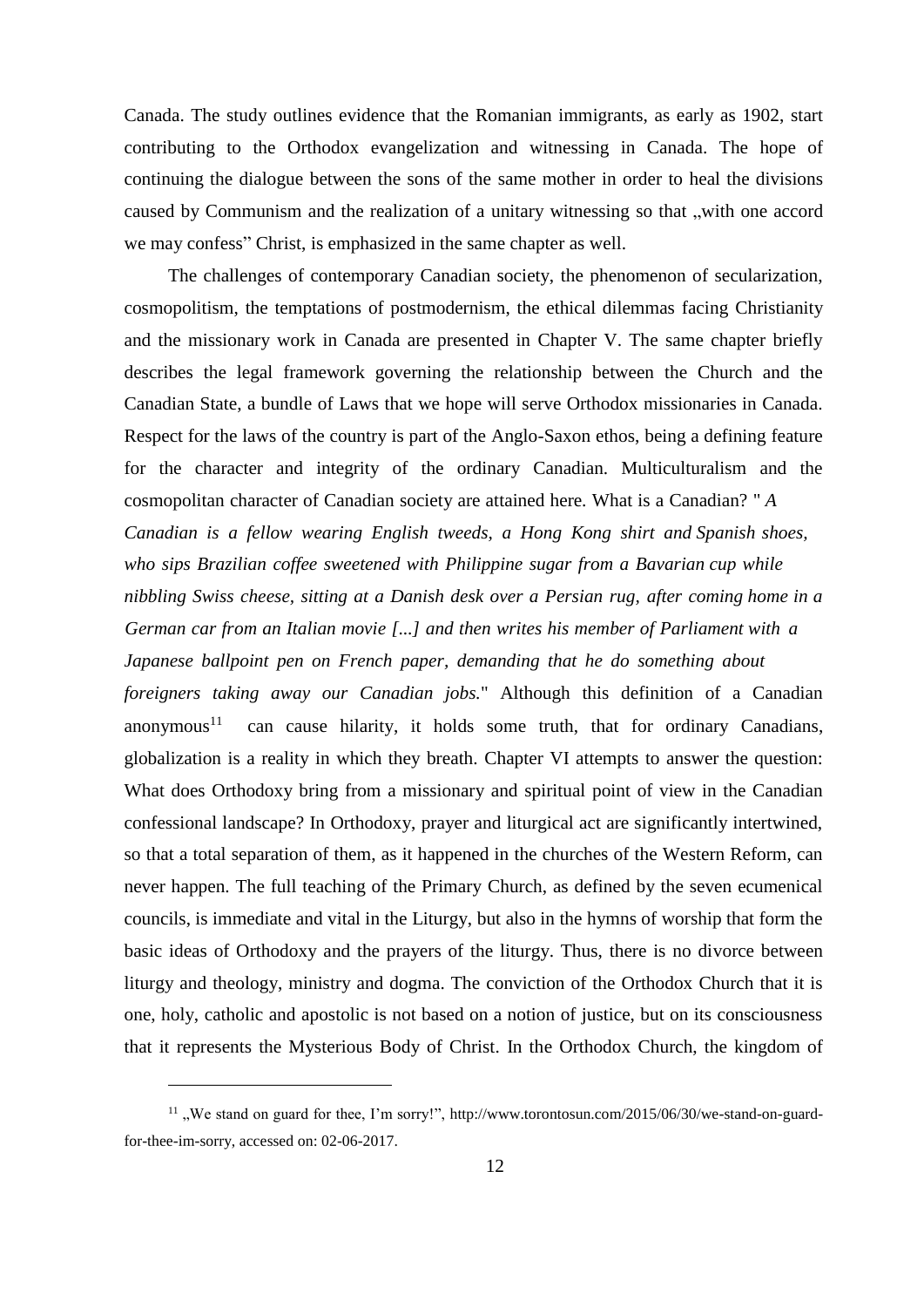heaven, the earthly church, and the triumph of those who are asleep are inextricably linked to each other. By participating in the Divine Liturgy, the earthly church fighting for salvation is reminded that it belongs to the Church above the world. In the Liturgy, Christians in the world share the presence of angels, patriarchs, prophets, apostles, martyrs, saints and all those who have been redeemed, and in the Mystery of the Eucharist share the presence of Jesus Christ. <sup>12</sup> The inter-confessional dialogue, the need to update the missionary language, missionary solutions, and the future of Orthodox missions are addressed in chapter VI as well.

The contribution of the author is to illustrate the existence of a missionary work and Orthodox witnessing in the Canadian landscape and to familiarize the readers with the specificity and history of this church, which is an integral part of Canada's multi-confessional and multi-ethnic mosaic. The results of the thesis refute the insinuation that the Orthodox Church is not a missionary one. However, many of the contemporary challenges faced by Eastern Christians in Canada are similar to those encountered by Catholics and Protestants. Orthodox hierarchs, priests and laities have witness and continue to witness for Christ in Canada, a country blessed by God with vast territories, diverse and wonderful people who live in peace and harmony.

This research paper brings to forefront the Canadian Orthodox missionary framework, highlighting the presence and activity of the Orthodox Church in Canada with its peculiarities. It can be a starting point for future studies to deepen the specifics, and issues of the Orthodox mission in Canada. The continuation of the dialogue among the ethnic Orthodox Churches in Canada in order to harmonize them on the mission field and to provide Canadian society with a unified and effective Orthodox witnessing, remains a stringent objective. This study shows that the mission of the Orthodox Church in the secularized contemporary society of Canada is necessary in a realistic manner, taking into account the concrete realities. The pluralism of the Canadian society means that the religious, ethnic and racial identity elements are intertwined in all areas of life. The Orthodox missionary must be well acquainted with Canadian history and culture, being prepared to open bridges in an evangelical, courageous, and culturally unbiased way. In this sense, the thesis brings edifying clarifications. Ultimately, this study opens an understanding of the challenges the Orthodox

<sup>12</sup> Ernst Benz, *The Eastern Orthodox Church*, Aldine Publishing Company Chicago, Chicago, Illinois, 1963, pp. 207 - 208.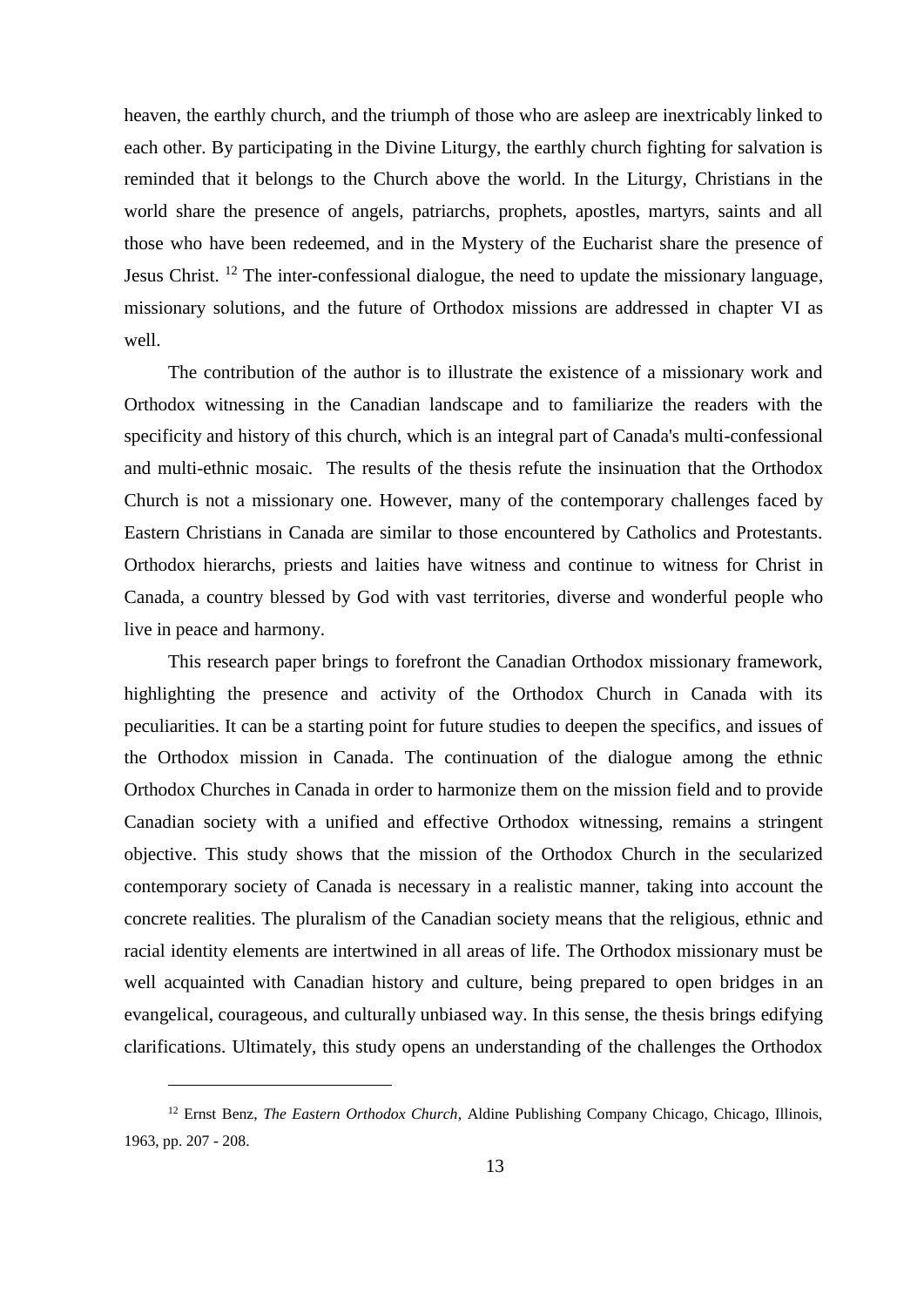missionary must be prepared to face while preaching the Gospel of Christ in the contemporary Canadian society.

## **Bibliography**

"Official Documents of the Holy and Great Council of the Orthodox Church The Orthodox Diaspora", accessed on: 12 August, 2016.

Bria, Ion și World Council of Churches, *Go forth in peace: Orthodox perspectives on mission*. Revised edition. WCC mission series, no.7, World Council of Churches, Geneva, 1986, ©1986.

Stephen Tromp Wynn Hayes, "Orthodox Mission Methods: A Comparative Study." http://uir.unisa.ac.za/bitstream/handle/10500/16924/thesis\_hayes\_stw.pdf;jsessionid=6BB0C B3B9714649E4DB1FD04A5A0CF82?sequence=1, accessed on: 6 September, 2016.

Stamoolis, James J., *Eastern Orthodox mission theology today*, Wipf and Stock Publishers, Eugene, Oregon, 2001.

Ware, Timothy, *The Orthodox Church*, New ed. Penguin, London, 1993.

Bria, Ion, "A New Typology for Gospel and Culture Syntax: From an Eastern European Orthodox Perspective, *International review of mission* vol.84, no. 334 (1995): 273– 83.

Stăniloae, Dumitru, *Sensul Ascezei Ortodoxe*, Reîntregirea, Alba Iulia, 2005.